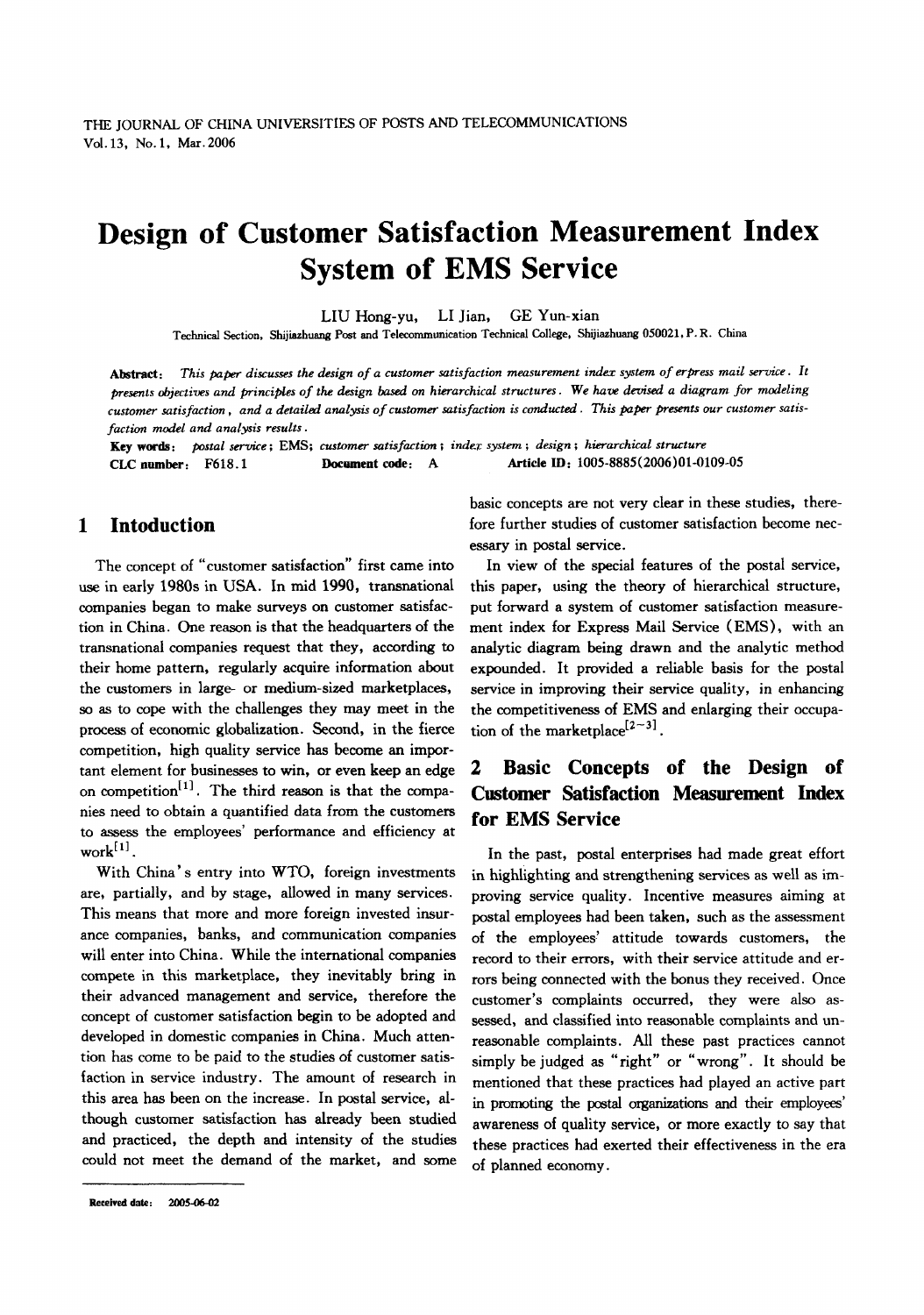However, the above-mentioned practice was based on the perspective of the post office. It is self-assessment. Generally speaking, this kind of assessment is usually reasonable. When something is proved to be unreasonable through self-assessment, this often means that serious errors occur. Theoretically, customers' complaints are generally well-founded, since service industries and customers are in two different positions, they have quite different views on the services rendered. The establishment of a customer satisfaction index will radically change the post service's conception of service and their mode of thinking. In this way, the post office may improve its service and adapt itself better to the competitive environment of market economy *so* **as** to win a larger share of market in the fierce competition<sup>[4]</sup>.

### **2.1 Customers' Cognition. and Behaviors are Interactional**

The design of the customer satisfaction measurement index system is based on the concept that the customers' cognition and behavior are interactional<sup>[5]</sup>. Customers' satisfaction with the service of a company and their decision to buy or use a company's product or service are controlled by their cognition to the company. That is to say, only when the customers truly experienced the services rendered, they are supposed to make their decision of whether to accept or to discard the company's products or services. Customers' cognition and behavior are mutually promoted, and the impetus to this interaction is the perfection of the services rendered in the post office $[6-7]$ .

#### **2.2 Secondary**  Customers' Practice is Primary, Their Expectation

Customers' dissatisfaction with a company can' t be attributed to their expectation. Or customers' higher demand for quality of the products or services of a business is not due *to* their increased expectation. Since expectations are activities of thinking. And thinking belongs to human consciousness. Therefore expectation is secondary. The generation of consciousness is determined by objective existence, and existence determines consciousness. Objective existence is primary. In this case, the concrete manifestation of the objective reality **is** that companies in the same area of service may differ in every aspect of their products offered or services rendered. Take courier services as an example. Customers of courier services are concerned with some indexes such as the cost, the delivery time limit, the speed of feedbacks in tracing and tracking. Different courier companies may have differences in these aspects. Owing to the differences in social practice, customers' cognition, originally satisfied, may change from satisfaction to dissatisfaction. And this process must be transitional. it is a process from discrepancy, to endurance, then to complaint and eventually to dissatisfaction<sup>[4,7]</sup>.

### **2.3 Dynamic Mode of Thinking**

Unlike designing a product, the design of a customer satisfaction measurement index system is a dynamic process, this measurement system cannot be used for a long time without any change. The effect of social variation on the customers' thinking will change with time. Therefore the mode of thinking in index design must be dynamic. Different people have different way of thinking. And this difference will inevitably lead to the difference in the index designed. The types of discrepancy are diverse. In view of the existence of diversity, the indexes of the design must be dynamic. And the dynamic feature must be embodied in the design of the index system *so* as to meet the demand of market competition.

#### **3 Measurement Index System Design of the Customer Satisfaction**

#### **3.1 Target of the Design**

The index system **is** a central part of customer satisfaction measurement, and to a large extent determines the validity and reliability of the result. Based on the above mentioned internal and international practice and systematic theoretical analysis, the index system in design can manifest in quantified value the real state of customer satisfaction, and make it **an** important tool and assistant in improving operation and service, in expanding the market.

#### **3.2 Principle of the Design**

**1)** "To let customers orient the index system'' is the most fundamental request in establishing a measurement index system. To build customer satisfaction measurement index system, one must definitely know what the customers are demanding, and carefully select the measurement indexes the customers are concerned about  $most^{[8]}$ .

2) The measurement index must be manageable<sup>[9]</sup>. Customer satisfaction measurement might make customers generate new demands, and impel the postal service to make improvements. But if the postal enterprises do not have the condition and ability to make improvements in one aspect or another, they should not include the index in this area<sup>[7,10]</sup>.

**3)** The measurement index must be quantifiable. Quantified values are used in the measurement, *so* that the indexes designed are easy to be administered, that is, to undergo statistics, computation and analy $sis^{[7,10-11]}$ .

**4)** Features of the competitors must be taken into consideration in establishing the customer satisfaction